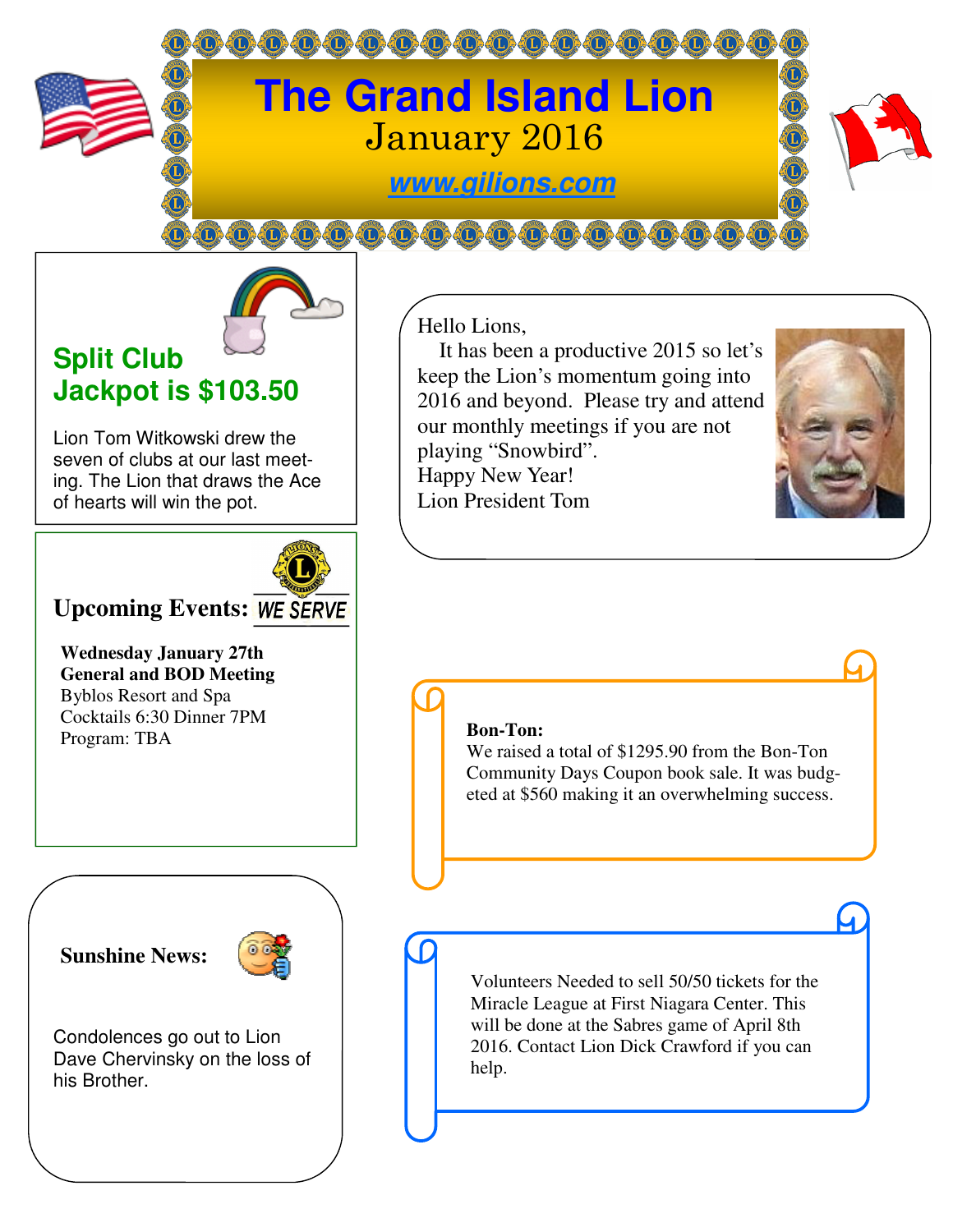

The Grand Island Lions held their annual Christmas Party on December 9<sup>th</sup> 2015 at Byblos Resort and Spa. Lion Fred Ruocco and his Wife Tammy hosted the party and entertained everyone with holiday games, song and good cheer. The Club collected donations for the Neighbors Foundation as well as gifts for the Erie County SPCA and many bags of clothing for Journeys End, a refugee resettlement organization.



As one of his last official functions, retiring Library Director Lynn Alan Konovitz is seen here receiving a check for \$500.00 from Lions Club Treasurer Tom Witkowski. Posing with them are Lions Vice President Dick Crawford and Lion Tamer Anne Fahning. As part of the Lions ongoing mission, our Grand Island Lions Club annually donates to the Grand Island Library for the purchase large print books for the sight impaired. To date over \$10,000 has been donated for this purpose.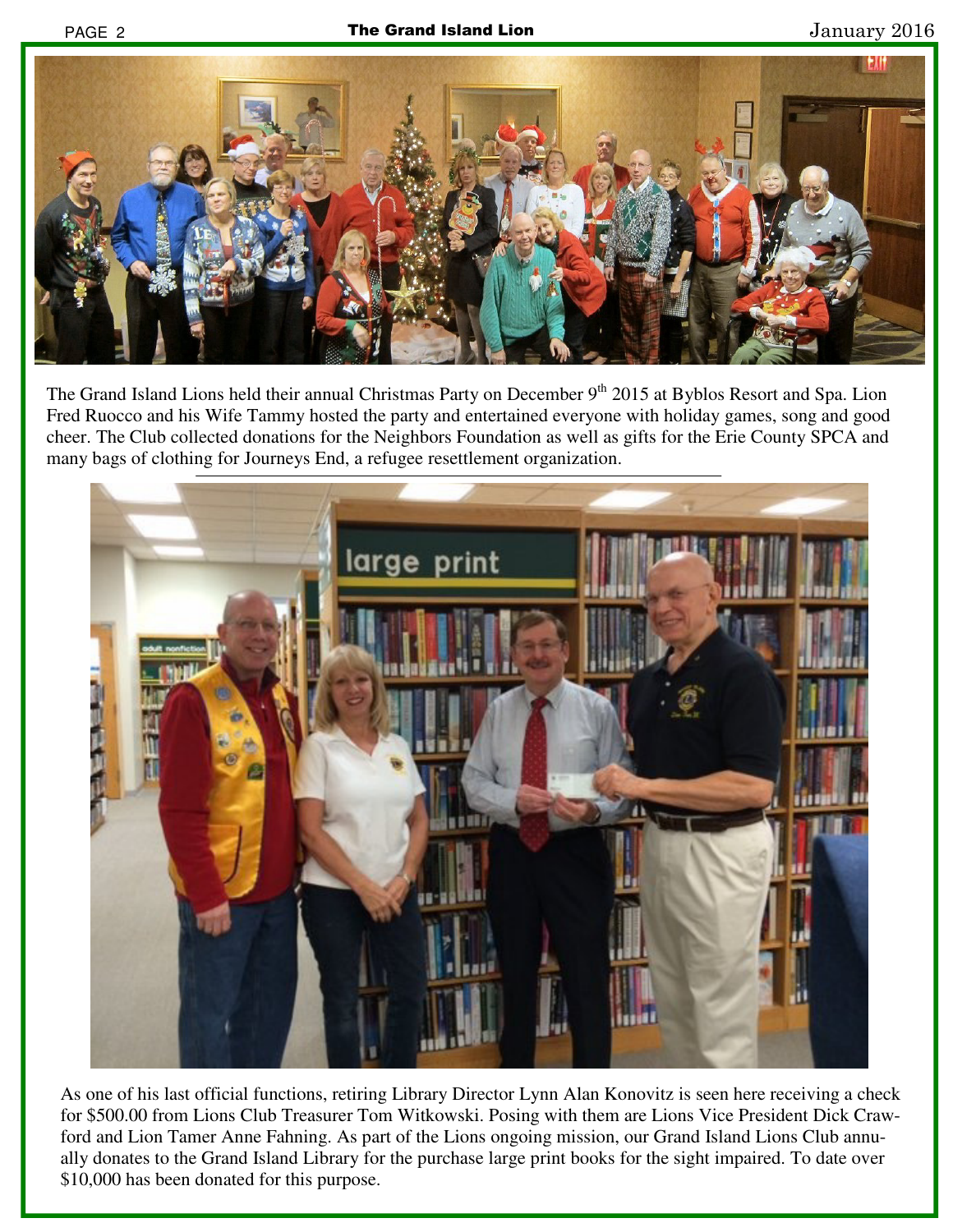

**Come and enjoy Spaghetti with meatballs, salad, Italian bread, and beverages. Many deserts will be available. There will be a basket auction with dozens of baskets along with a door prize and 50/50 split.** 

*When* **Monday April 18th 2016 from 5 PM to 8** 

*Where* **Byblos Niagara Resort and Spa, 100 Whitehaven Rd,** 

*Tickets* **\$8 Adults, \$5 Children under 12.** 

*Purpose* 

All proceeds are used to fund the Grand Island Lions "Special Kids Picnic" held on the third Wednesday in July at the Buffalo Launch Club.